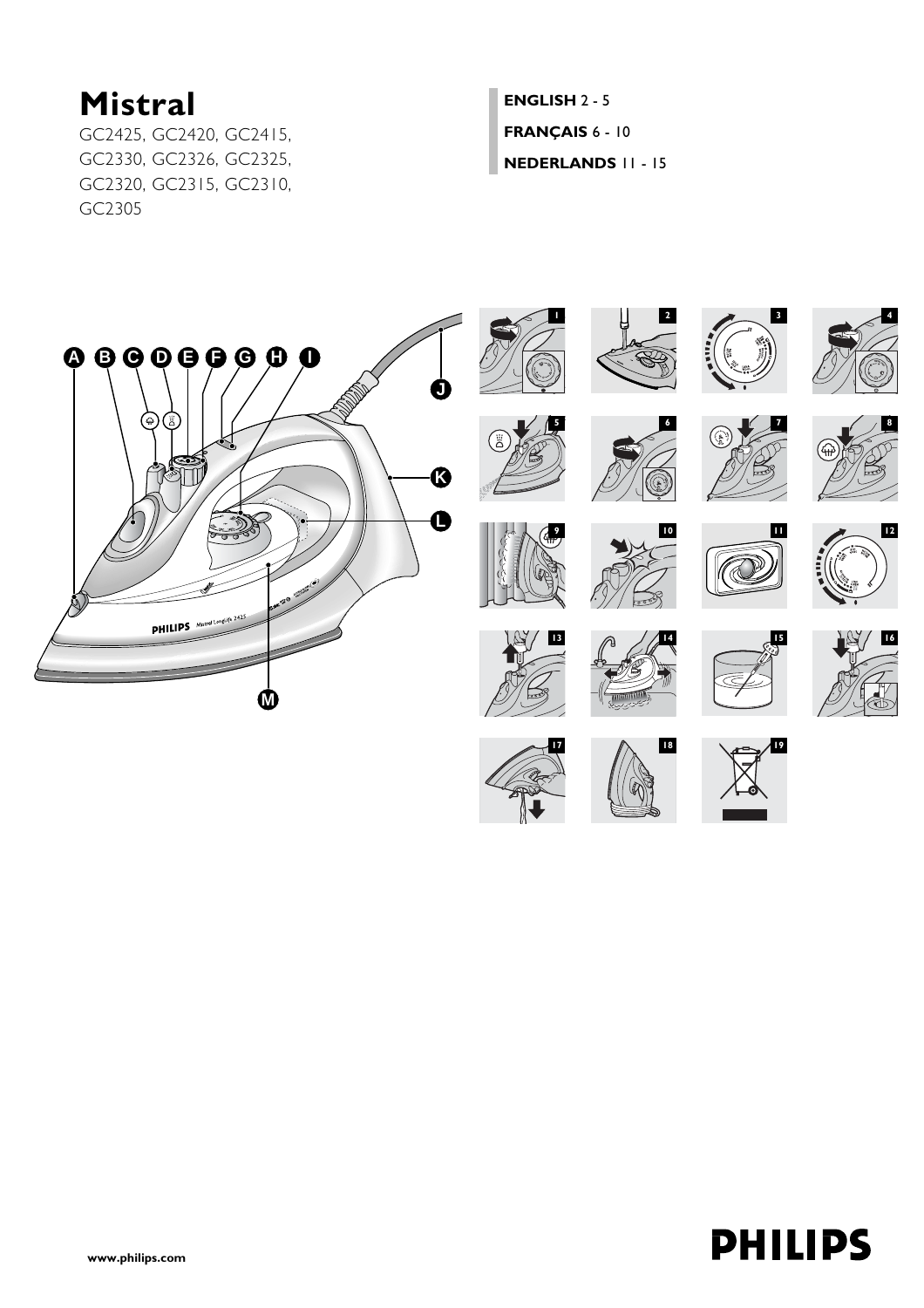## <span id="page-1-0"></span>**General description.**

- Spray nozzle<br>**B** Filling can (C
- $\bullet$  Filling cap (GC2425/2420/2415/GC2330/2326/2325/2320 only)<br>  $\bullet$  Shot-of-steam button (GC2425/2420/2415/GC2330/2326/2325
- C Shot-of-steam button (GC2425/2420/2415/GC2330/2326/2325/2320/2315/2310 only)
- $\bullet$  Spray button
- E Steam control
	- $-$  O = no steam
	- $\alpha$  = minimum steam
	- $-\Delta$  = moderate steam (GC2425/2420/2415/GC2330/2326/2325/2320 only)
	- $\triangle$  = maximum steam
	- $\bullet$  = Calc-Clean function
- G Extra-steam function (GC2305 only)<br>G Temperature light
- 
- **G** Temperature light<br>**G** Automatic shut-of **O** Automatic shut-off light (GC2425/GC2330 only)
- **O** Temperature dial<br>**O** Mains cord
- 
- **O** Mains cord<br>**G** Type plate
- **G** Type plate<br>**O** Anti-calc t
- **O** Anti-calc tablet<br> **M** Water tank Water tank

#### **Important.** п

Read these instructions for use carefully before using the appliance and save them for future reference.

- ◗ Check if the voltage indicated on the type plate corresponds to the local mains voltage before you connect the appliance.
- ◗ Only connect the appliance to an earthed wall socket.
- ◗ Do not use the appliance if the plug, the cord or the appliance itself shows visible damage, or if the appliance has been dropped or is leaking.
- ◗ Check the cord regularly for possible damage.
- If the mains cord is damaged, it must be replaced by Philips, a service centre authorised by Philips or similarly qualified persons in order to avoid a hazard.
- ◗ Never leave the iron unattended when it is connected to the mains.
- Never immerse the iron in water.
- Keep the appliance out of the reach of children.
- The soleplate of the iron can become extremely hot and may cause burns if touched.
- Do not allow the cord to come into contact with the soleplate when it is hot.
- ◗ Do not put perfume, vinegar, starch, descaling agents, ironing aids or other
- chemicals in the water tank.
- When you have finished ironing, when you clean the appliance, when you fill or empty the water tank and also when you leave the iron even for a short while: set the steam control to position O, put the iron on its heel and remove the mains plug from the earthed wall socket.
- Place and use the iron on a stable ironing board or table.
- If a stand is provided with the appliance, ensure that the stand is placed on a stable surface.
- This appliance is intended for household use only.

### **Preparing for use.**

**Filling the water tank**

**1** Remove the mains plug from the wall socket.

**2** Set the steam control to position O (= no steam) (fig. 1).

**3** Open the filling cap (specific types only).

**4** Tilt the iron and fill the water tank up to maximum level (fig. 2).

Do not fill the water tank beyond the MAX indication.

**5** Close the filling cap (click!) (specific types only).

If the tap water in your area is very hard, we advise you to use distilled water. Do not use vinegar, starch or chemically descaled water.

### **Setting the temperature**

- ◗ The iron may give off some smoke when you use it for the first time. This will cease after a short while.
- **1** Put the iron on its heel and set the temperature dial to the required ironing temperature by turning it to the appropriate position (fig. 3).
- Check the garment label for the required ironing temperature.
- Synthetic fabrics (e.g. acrylic, viscose, polyamide, polyester)<br>
Silk
- 
- $\bullet$  Silk<br> $\bullet$  We Wool
- $\bullet \bullet \bullet$  Cotton, linen
- If you do not know what kind or kinds of fabric an article is made of, determine the right ironing temperature by ironing a part that will not be visible when you wear or use the article.
- Silk, woollen and synthetic materials: iron the reverse side of the fabric to prevent shiny patches. Avoid using the spray function to prevent stains.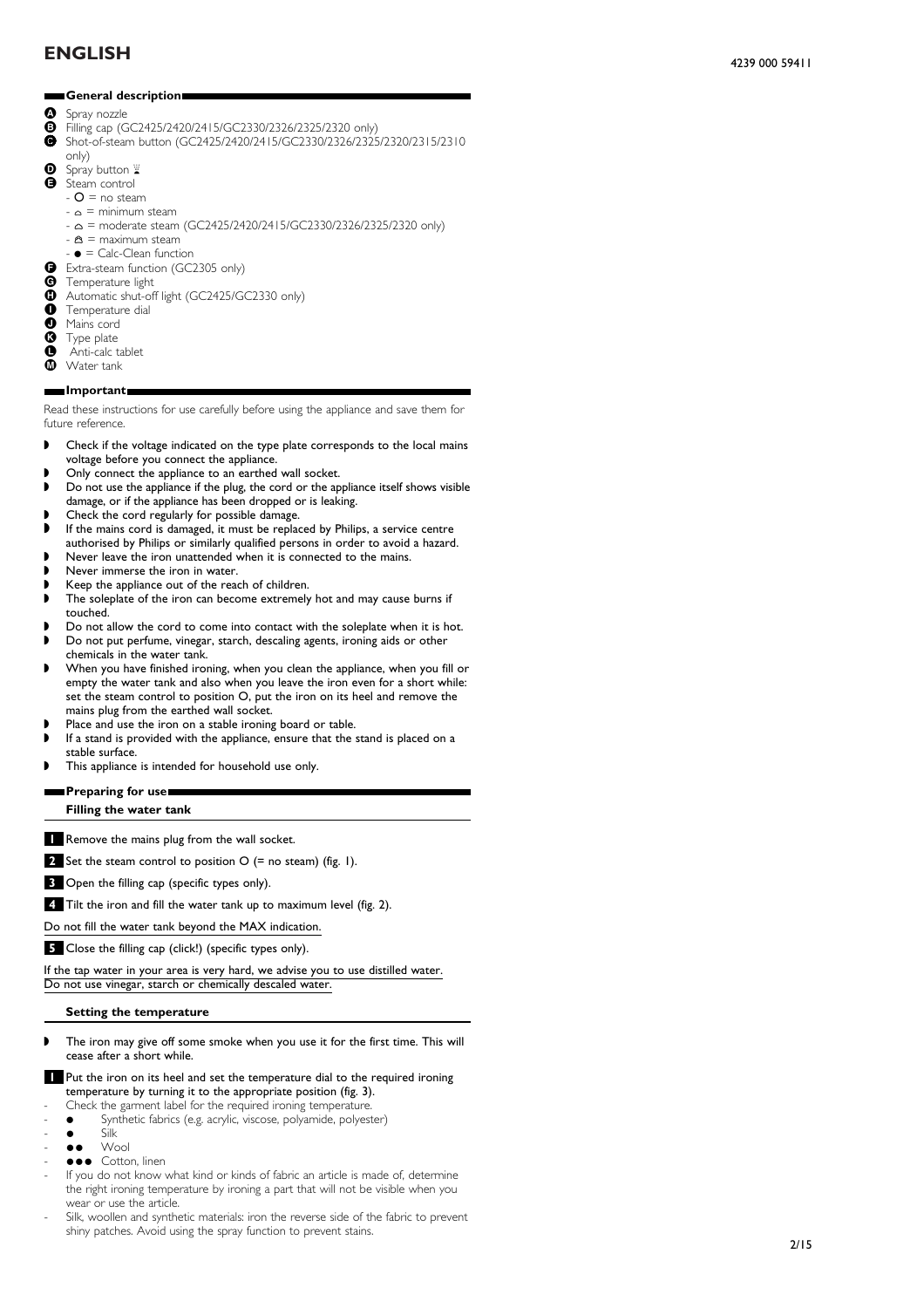## **ENGLISH**

## **2** Put the mains plug in an earthed wall socket.

**3** When the temperature light has gone out, wait a while before you start ironing.

<sup>B</sup> *The temperature light will go on from time to time during ironing.*

### **Using the appliance.**

#### **Steam ironing**

Make sure that there is enough water in the water tank.

### **1** Set the temperature dial to the recommended position.

See 'Setting the temperature'.

### **2** Set the steam control to the appropriate steam position (fig. 4).

- $\Delta$  for minimum steam (temperature settings  $\bullet \bullet$  and  $\bullet \bullet \bullet$ )
- $\Delta$  for moderate steam (temperature settings  $\bullet \bullet \bullet$  to MAX) (specific types only).  $\hat{\mathbf{a}}$  for maximum steam (temperature settings  $\bullet \bullet \bullet$  to MAX).
- <sup>B</sup> *Steaming will start as soon as the set temperature has been reached.*

### **GC2415/2320/2315/2310/2305 only:**

Water may leak from the soleplate if the set temperature is too low (MIN to  $\bullet\bullet$ ).

**Ironing without steam**

**1** Set the steam control to position O (= no steam).

**2** Set the temperature dial to the recommended position.

See 'Setting the temperature'.

## **Features.**

**Spraying**

To remove stubborn creases at any temperature

**1** Make sure that there is enough water in the water tank.

**2** Press the spray button several times to moisten the garment to be ironed (fig. 5).

### **Extra Steam (GC2305 only)**

This function provides extra steam to remove really stubborn creases.

The Extra Steam function only works at temperature settings between  $\bullet\bullet\bullet$  and MAX.

**1** Set the steam control to maximum position  $\hat{\alpha}$  (fig. 6).

**2** Press and hold the Steam Control button down for max. 5 seconds (fig. 7).

**3** Wait at least 1 minute before using Extra Steam again to prevent water from dripping out of the soleplate.

## **Shot of Steam (specific types only)**

A powerful shot of steam helps to remove very stubborn creases.

The Shot-of-Steam function only works at temperature settings between  $\bullet\bullet$  and MAX.

**1** Press and release the Shot-of-Steam button (fig. 8).

## **Vertical Shot of Steam (specific types only)**

**1** The Shot-of-Steam function can also be used when you are holding the iron in vertical position. This is useful for removing creases from hanging clothes, curtains, etc (fig. 9).

Never direct the steam towards people.

### **Drip stop (GC2425/2420/GC2330/2326/2325 only)**

This iron is equipped with a drip stop function: the iron automatically stops steaming when the temperature is too low to prevent water from dripping out of the soleplate. When this happens you will hear a click.

#### **Automatic shut-off (GC2425/GC2330 only)**

An electronic safety device will automatically switch the heating element off if the iron has not been moved for a while.

◗ To indicate that the heating element has been switched off, the automatic shutoff light will start blinking (fig. 10).

To heat up the iron again: pick it up or move it slightly. The automatic shut-off light will go out.

**1** If the temperature light goes on, wait for it to go out before you start ironing.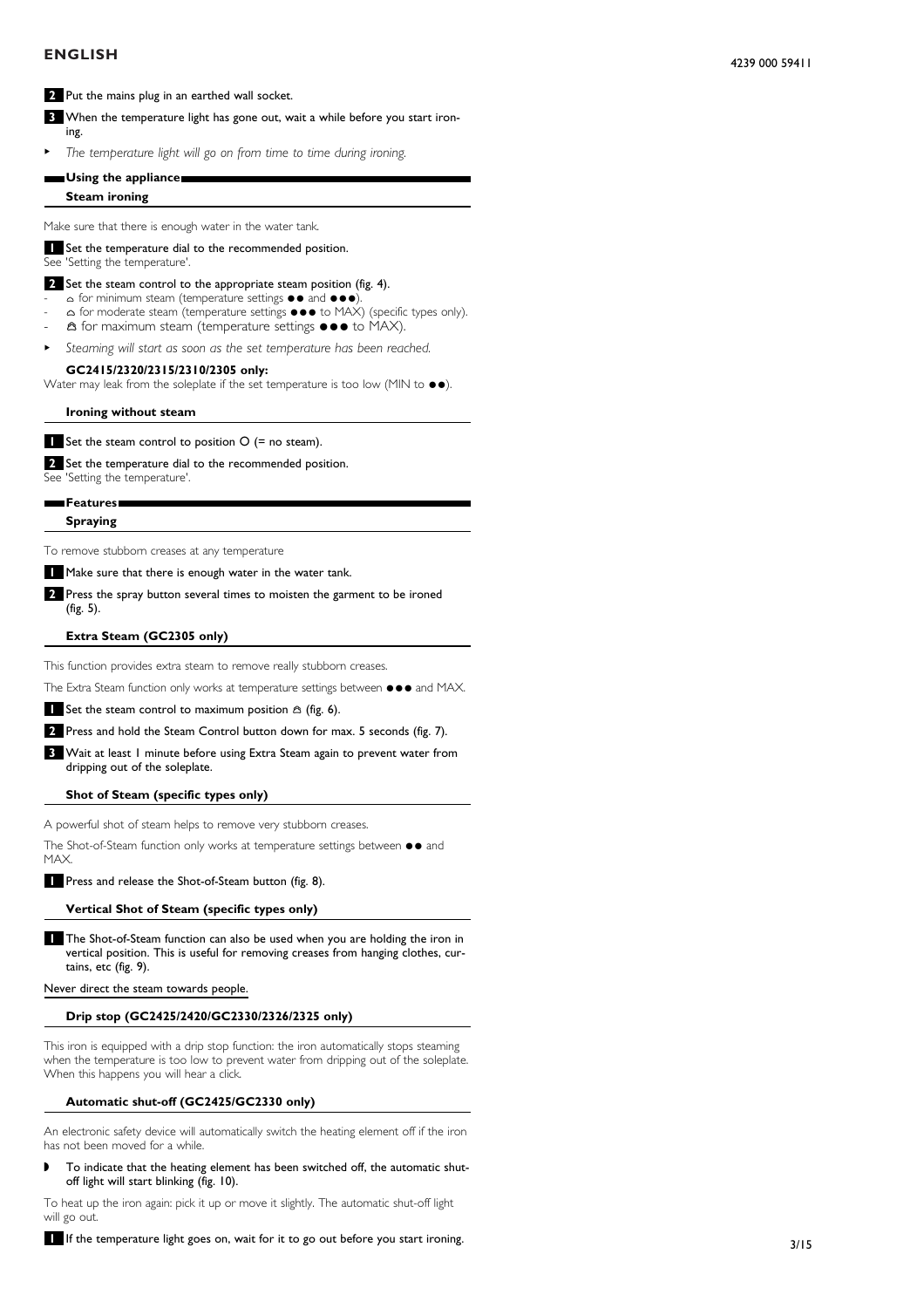**2** If the temperature light does not go on, the iron is ready for use.

| ∎Cleaning and maintenance■ |  |
|----------------------------|--|
| Double-Active Calc System  |  |

- ◗ The anti-calc tablet prevents scale from clogging the steam vents. The tablet is constantly active and does not need to be replaced (fig. 11).
- The Calc-Clean function removes the scale particles.

### **Calc-Clean function**

Use the Calc-Clean function once every two weeks. If the water in your area is very hard (i.e. when flakes come out of the soleplate during ironing), the Calc-Clean function should be used more frequently.

**1** Set the steam control to position O.

**2** Fill the water tank to the maximum level. Do not pour vinegar or other descaling agents into the water tank..

**3** Set the temperature dial to MAX (fig. 12).

**4** Put the plug in the wall socket.

**5** Unplug the iron when the temperature light has gone out.

- 6 Hold the iron over the sink and set the steam control to position  $\bullet$ (Calc-Clean). The steam control knob will spring up slightly.
- **7** Pull the steam control knob upwards to remove the steam control needle (fig. 13).

**8** Hold the iron over the sink and move it to and fro (fig. 14).

<sup>B</sup> *Steam and boiling water will come out of the soleplate. Impurities and scale (if any) will be flushed out.*

**9** Use vinegar to remove scale, if any, from the needle (fig. 15).

Do not bend or damage the steam control needle.

**10** Put the steam control needle back by inserting the point of the needle exactly in the centre of the hole and by fitting the small projection on the side of the needle into the slot. Set the steam control knob to position O (fig. 16).

**11** Repeat the Calc-Clean process if the iron still contains a lot of impurities.

- **After the Calc-Clean process**
- **1** Plug the iron in to let the soleplate dry up.
- **2** Unplug the iron when the temperature light has gone out.
- **3** Move the iron gently over a piece of used cloth to remove any water stains that may have formed on the soleplate.
- **Storage.**
- **1** Remove the mains plug from the wall socket, let the iron cool down and set the steam control to position O.
- **2** Clean the appliance and wipe scale and any other deposits off the soleplate with a damp cloth and a non-abrasive (liquid) cleaner.

Keep the soleplate smooth: avoid hard contact with metal objects.

Never use a scouring pad, vinegar or other chemicals.

- **3** Regurarly rinse the water tank with water and empty it after cleaning (fig. 17).
- **4** Wind the mains cord round the cord storage facility (fig. 18).
- **5** Always store the iron standing on its heel in a safe and dry place.

#### **Environment.**

◗ Do not throw the appliance away with the normal household waste at the end of its life, but hand it in at an official collection point for recycling. By doing this you will help to preserve the environment (fig. 19).

#### **Guarantee & service.**

If you need information or if you have a problem, please visit the Philips website at www.philips.com or contact the Philips Customer Care Centre in your country (you will find its phone number in the worldwide guarantee leaflet). If there is no Customer Care Centre in your country, turn to your local Philips dealer or contact the Service Department of Philips Domestic Appliances and Personal Care BV.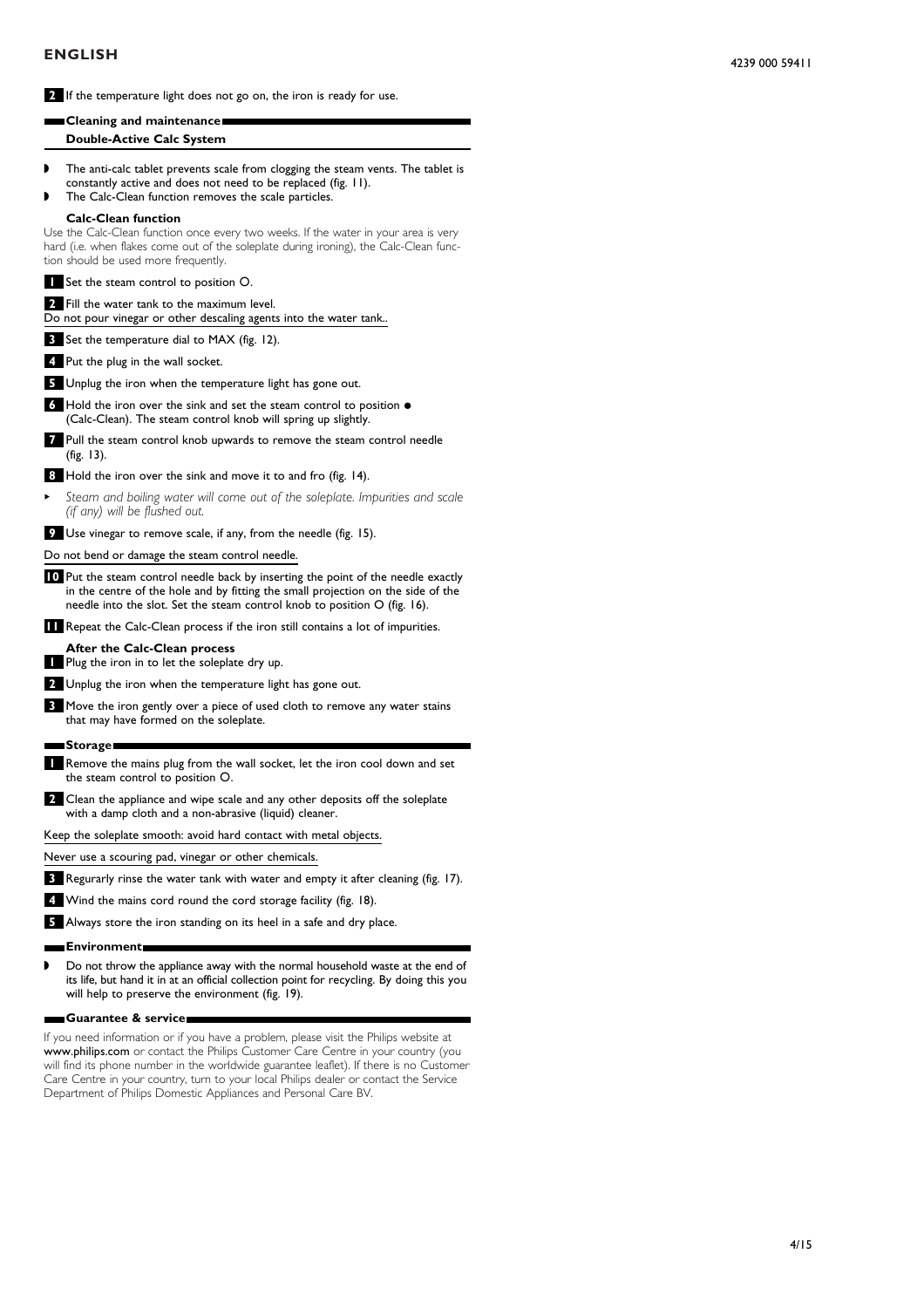## **Troubleshooting**

This chapter summarises the most common problems you could encounter with your iron. Please read the different sections for more details. If you are unable to solve the problem, please contact the Philips Customer Care Centre in your country.

| Problem                                                                                    | Possible cause(s)                                                                                                     | <b>Solution</b>                                                                                                                                                                              |
|--------------------------------------------------------------------------------------------|-----------------------------------------------------------------------------------------------------------------------|----------------------------------------------------------------------------------------------------------------------------------------------------------------------------------------------|
| The iron is plugged in but<br>the soleplate is cold.                                       | Connection problem                                                                                                    | Check the mains cord, the<br>plug and the wall socket.                                                                                                                                       |
|                                                                                            | Temperature dial set at<br><b>MIN</b>                                                                                 | Set the temperature dial to<br>the required position.                                                                                                                                        |
| No steam                                                                                   | Not enough water in the<br>water tank.                                                                                | Fill the water tank (see<br>'Preparing for use'; section<br>'Filling the watertank'.)                                                                                                        |
|                                                                                            | The steam control has<br>been set to position O.                                                                      | Set the steam position to<br>$\Delta$ , $\Delta$ or $\Delta$ (see 'Using the<br>appliance', section 'Steam<br>ironing').                                                                     |
|                                                                                            | The soleplate is not hot<br>enough and/or the drip<br>stop function (specific<br>types only) has been<br>activated.   | Set the temperature dial to<br>a position in the steam<br>area (●● to MAX). Put<br>the iron on its heel and<br>wait until the temperature<br>light has gone out before<br>you start ironing. |
| No shot of steam or no<br>Vertical Shot of Steam<br>(specific types only).                 | The (Vertical) Shot of<br>Steam function has been<br>used too often within a<br>very short period.                    | Put the iron in horizontal<br>position and wait a while<br>before using the (Vertical)<br>Shot of Steam function<br>again.                                                                   |
|                                                                                            | The soleplate is not hot<br>enough.                                                                                   | Set the temperature dial to<br>a position in the steam<br>area (●● to MAX). Put<br>the iron on its heel and<br>wait until the temperature<br>light has gone out before<br>you start ironing. |
| Flakes and impurities come<br>out of the soleplate during<br>ironing.                      | Hard water forms flakes<br>inside the soleplate.                                                                      | Use the Calc-Clean<br>function a few times (see<br>'Cleaning and<br>maintenance', section<br>'Calc-Clean').                                                                                  |
| Red light is blinking<br>(GC2425 and GC2330<br>only).                                      | The automatic shut-off<br>function has been activated<br>(see 'Other features'.<br>section 'Automatic shut-<br>off'). | Pick the iron up or move it<br>slightly to deactivate the<br>automatic shut-off function:<br>the red light will stop<br>blinking.                                                            |
| Water droplets on fabric<br>(GC2425/2420/2415/GC2<br>330/2326/2325/2320 only)              | The filling cap has not been<br>closed properly.                                                                      | Press the filling cap until<br>you hear a click.                                                                                                                                             |
| Water droplets on fabric<br>(GC2415/2320/2315/2310<br>/2305 only)                          | The temperature has been<br>set too low.                                                                              | Set the temperature dial to<br>a position in the steam<br>area (●● to MAX). Put<br>the iron on its heel and<br>wait until the temperature<br>light has gone out before<br>you start ironing. |
| Water drips from the<br>soleplate after the iron has<br>cooled down or has been<br>stored. | The iron has been put in<br>horizontal position while<br>there was still water in the<br>water tank.                  | Empty the water tank and<br>set the steam control to<br>position O after use. Store<br>the iron on its heel.                                                                                 |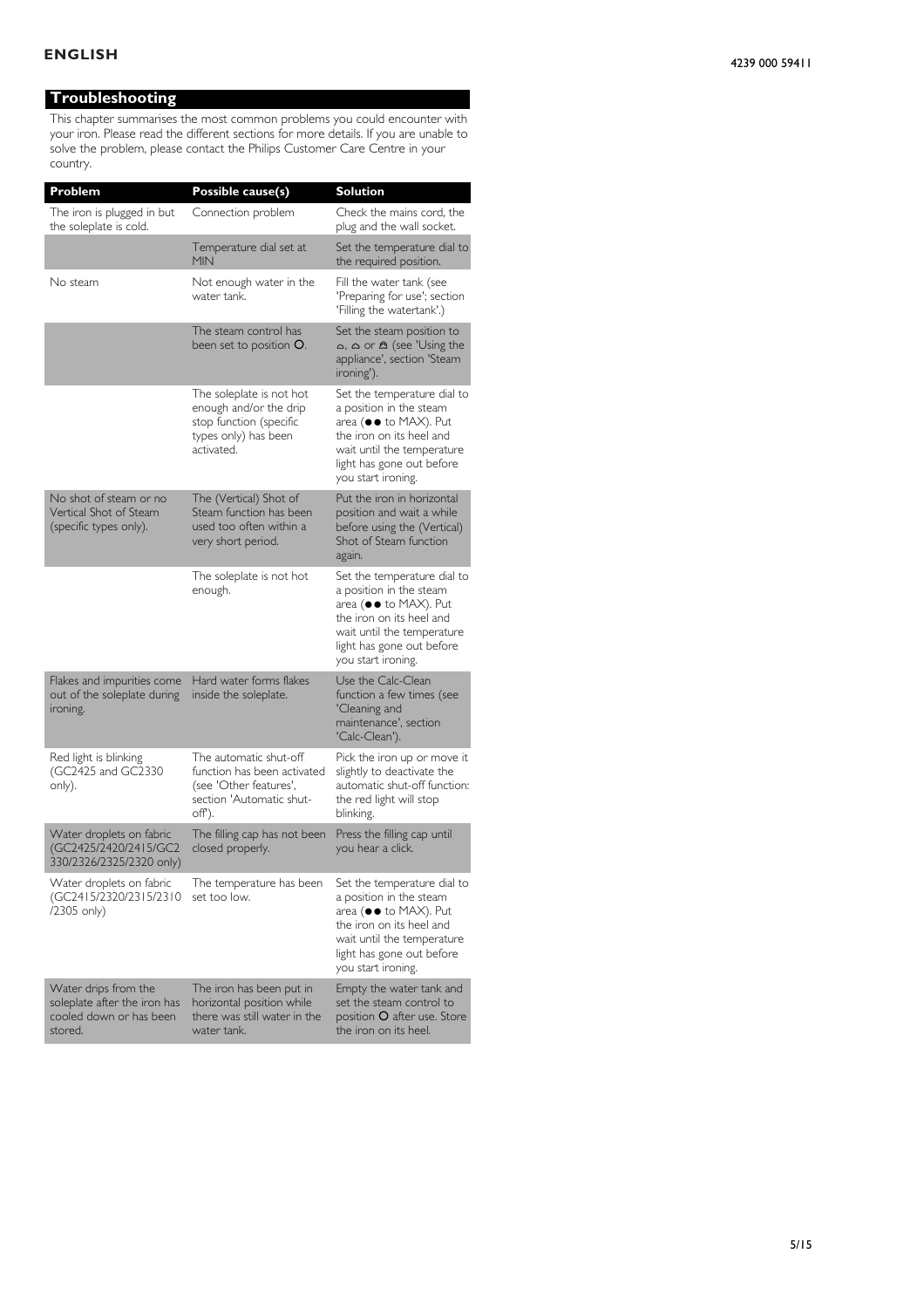## <span id="page-5-0"></span>**Description générale.**

- **O** Pulvérisateur<br>**B** Couvercle de
- Couvercle de l'orifice de remplissage
- (GC2425/2420/2415/GC2330/2326/2325/2320 uniquement)
- C Bouton jet de vapeur (GC2425/2420/2415/GC2330/2326/2325/2320/2315/2310 uniquement)
- **D** Bouton spray  $\mathbb{Z}$
- **B** Commande vapeur
	- $-$  O = pas de vapeur
	- $\alpha$  = vapeur minimum
	- $\alpha$  = vapeur modérée (GC2425/2420/2415/GC2330/2326/2325/2320
		- uniquement)
	- $\mathbf{\triangle}$  = vapeur maximale
	- $\bullet$  = fonction auto-nettoyage
- **G** Fonction extra vapeur ( $G\overline{C}$ 2305 uniquement)<br> **G** Témoin de température
- **G** Témoin de température<br>**G** Témoin arrêt automatique
- **O** Témoin arrêt automatique (GC2425/GC2330 uniquement)
- **O** Thermostat<br>**O** Cordon d'al
- **O** Cordon d'alimentation<br><sup> **O** Plaque signalétique</sup>
- <sup>8</sup> Plaque signalétique<br><sup>8</sup> Tablette anti-calcair
- **O** Tablette anti-calcaire
- Réservoir d'eau

#### **Important.**

Lisez ces instructions attentivement avant d'utiliser votre fer et conservez-les pour une consultation ultérieure.

- ◗ Vérifiez que la tension indiquée sur votre fer correspond bien à la tension de votre secteur avant de brancher l'appareil.
- ◗ Ce fer doit être raccordé à une prise équipée d'une mise à la terre.
- ◗ N'utilisez pas le fer s'il est tombé, si la prise ou le cordon sont endommagés, ou si le fer lui-même est endommagé ou présente des fuites.
- ◗ Vérifiez le cordon d'alimentation régulièrement.
- Si le cordon d'alimentation est endommagé, il ne doit être remplacé que par un Centre Service Agréé Philips ou par une personne autorisée pour éviter tout accident.
- ◗ Ne laissez jamais le fer à repasser sans surveillance pendant qu'il est branché.
- ◗ Ne plongez jamais le fer dans l'eau.
- ◗ Tenez l'appareil hors de portée des enfants.
- La semelle du fer peut devenir extrêmement chaude et pourrait, en cas de
- contact, causer des brûlures. ◗ Evitez le contact du cordon d'alimentation avec la semelle lorsqu'elle est
- chaude.
- ◗ Ne mettez pas de parfum, de vinaigre, d'amidon, de détartrants ou d'autres agents chimiques dans le réservoir d'eau.
- ◗ Lorsque vous avez fini de repasser, pendant que vous nettoyez, remplissez ou videz le réservoir d'eau, et même si vous laissez le fer pour un bref instant, réglez la commande de vapeur sur la position O, placez le fer à repasser sur le talon et débranchez l'appareil.
- Le fer doit être utilisé et/ou posé sur une surface stable.
- Si repose fer est fourni avec le fer, assurez-vous qu'il soit placé sur une surface stable.
- ◗ Cet appareil est destiné à usage domestique uniquement.

### **Préparation à l'emploi. Remplissage du réservoir**

**1** Débranchez la fiche de la prise de courant.

**2** Réglez la commande de vapeur sur la position O (pas de vapeur) (fig. 1).

- **3** Ouvrez le couvercle de l'orifice de remplissage (certains modèles uniquement).
- **4** Inclinez le fer en arrière et remplissez le réservoir d'eau jusqu'au niveau maximum (fig. 2).

Ne remplissez pas le réservoir au-delà de l'indication MAX.

**5** Fermez le couvercle de l'orifice de remplissage ("clic"!) (certains modèles uniquement).

Si l'eau du robinet de votre région est très calcaire, il est conseillé d'utiliser de l'eau déminéralisée. N'utilisez pas de vinaigre, d'amidon ou d'eau détartrée chimiquement.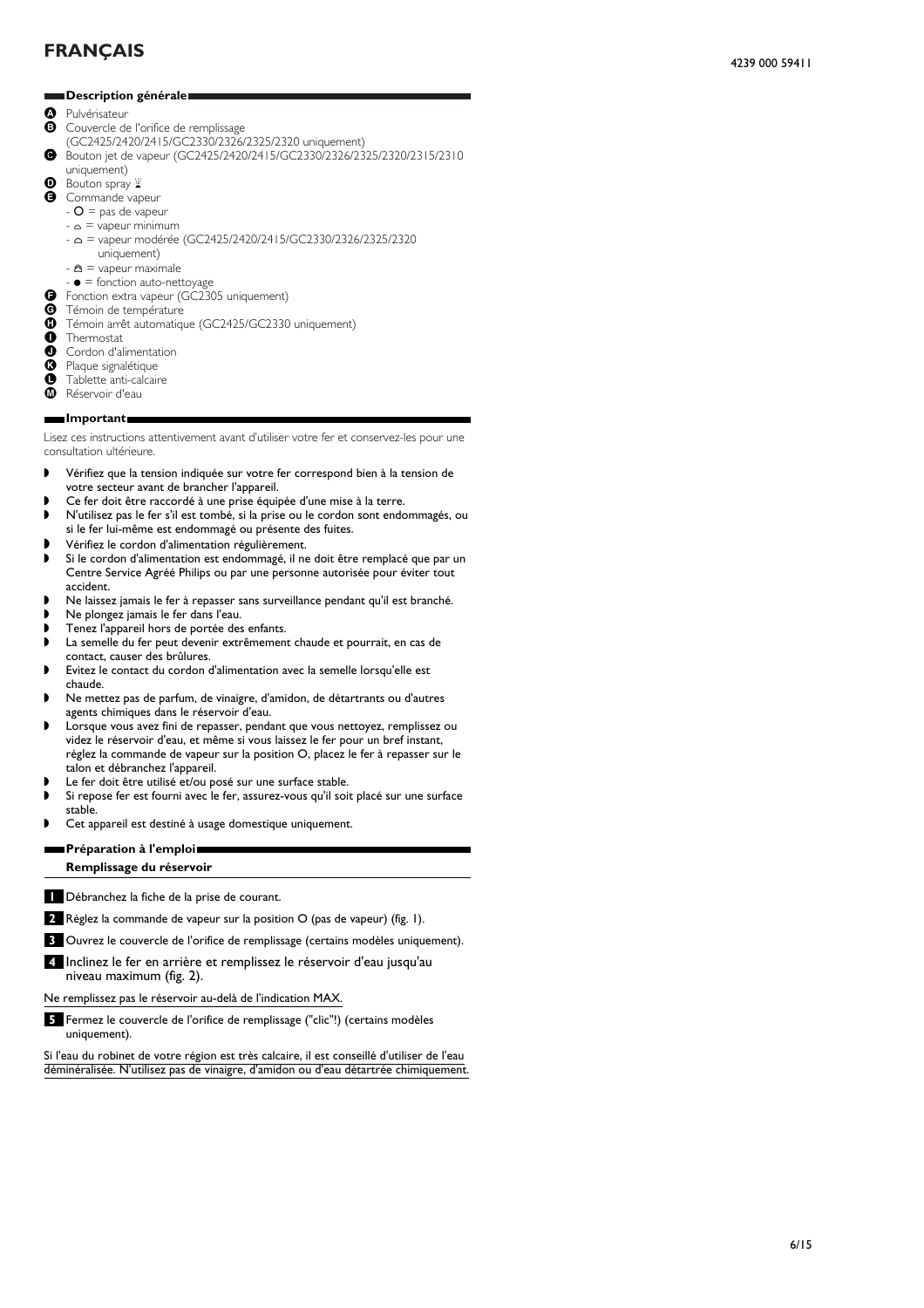### **Réglage de la température**

- ◗ Le fer peut fumer légèrement quand on le branche pour la première fois. Cela cessera après un bref instant.
- **1** Posez le fer à repasser sur son talon et mettez le thermostat sur la position souhaitée en tournant (fig. 3).
- Vérifiez l'étiquette d'instructions de repassage pour vérifier la température nécessaire de repassage.
	- Tissus synthétiques (par ex. acrylique, viscose, polyamide, polyester).
- $\bullet$  Soie
- $\bullet$   $\bullet$   $\quad$  Laine
- $\bullet \bullet \bullet$  Coton, lin.
- Si vous ne connaissez pas la composition des tissus, repassez en commençant par la température la plus basse sur une partie interne du vêtement et invisible de l'extérieur.
- La soie, la laine et autres fibres synthétiques: Repassez sur l'envers pour éviter les taches. N'utilisez pas la fonction spray pour éviter de lustrer les tissus.

## **2** Branchez la fiche dans la prise de courant.

#### **3** Attendez que le témoin lumineux s'éteigne avant de commencer à repasser.

Le témoin lumineux s'allume de temps en temps pendant le repassage.

## **Utilisation de l'appareil.**

**Repassage à la vapeur**

Assurez-vous qu'il y a suffisamment d'eau dans le réservoir.

**1** Mettez le thermostat sur la position conseillée.

Voir le chapitre "Réglage de la température".

#### **2** Réglez la commande de vapeur sur la position appropriée (fig. 4).

- A vapeur minumum (réglages température  $\bullet \bullet \bullet \bullet \bullet$ ) △ vapeur modérée (réglages température:  $\bullet\bullet\bullet$  à MAX) (certains modèles uniquement).
- **A** vapeur maximum (réglage stempérature: ●●● à MAX).
- <sup>B</sup> *La vapeur commence à se dégager une fois que la température réglée a été atteinte.*

#### **GC2415/2320/2315/2310/2305 uniquement:**

Attention : de l'eau peut sortir par la semelle si la température réglée est trop basse  $(MIN \land \bullet \bullet).$ 

#### **Repassage sans vapeur**

**1** Réglez la commande de vapeur sur la position O (= pas de vapeur).

**2** Mettez le thermostat sur la position conseillée. Voir le chapitre "Réglage de la température".

#### **Caractéristiques.**

#### **Le spray**

Pour enlever les faux plis difficiles à éliminer.

**1** Assurez-vous qu'il y a suffisamment d'eau dans le réservoir.

**2** Appuyez sur le bouton spray plusieurs fois pour humidifier l'article à repasser (fig. 5).

#### **Extra Vapeur (GC2305 uniquement)**

Cette fonction dégage plus de vapeur pour enlever les faux plis très difficiles à éliminer.

La fonction Extra Vapeur ne peut être utilisée qu'à des températures comprises entre  $\bullet\bullet\bullet\bullet$  MAX.

**1** Réglez la commande de vapeur sur la position  $\triangle$  (fig. 6).

- **2** Appuyez et maintenez appuyée la commande de vapeur pendant 5 secondes au maximum (fig. 7).
- **3** Attendez au moins 1 minute avant d'utiliser à nouveau cette fonction pour éviter que l'eau s'écoule par la semelle.

#### **Jet de vapeur (certain modèles uniquement)**

Un puissant jet de vapeur permet d'enlever les faux plis résistants.

Le jet de vapeur ne peut être utilisé qu'à des températures comprises entre  $\bullet \bullet$  et MAX.

#### **1** Appuyez et relâchez le bouton jet de vapeur (fig. 8).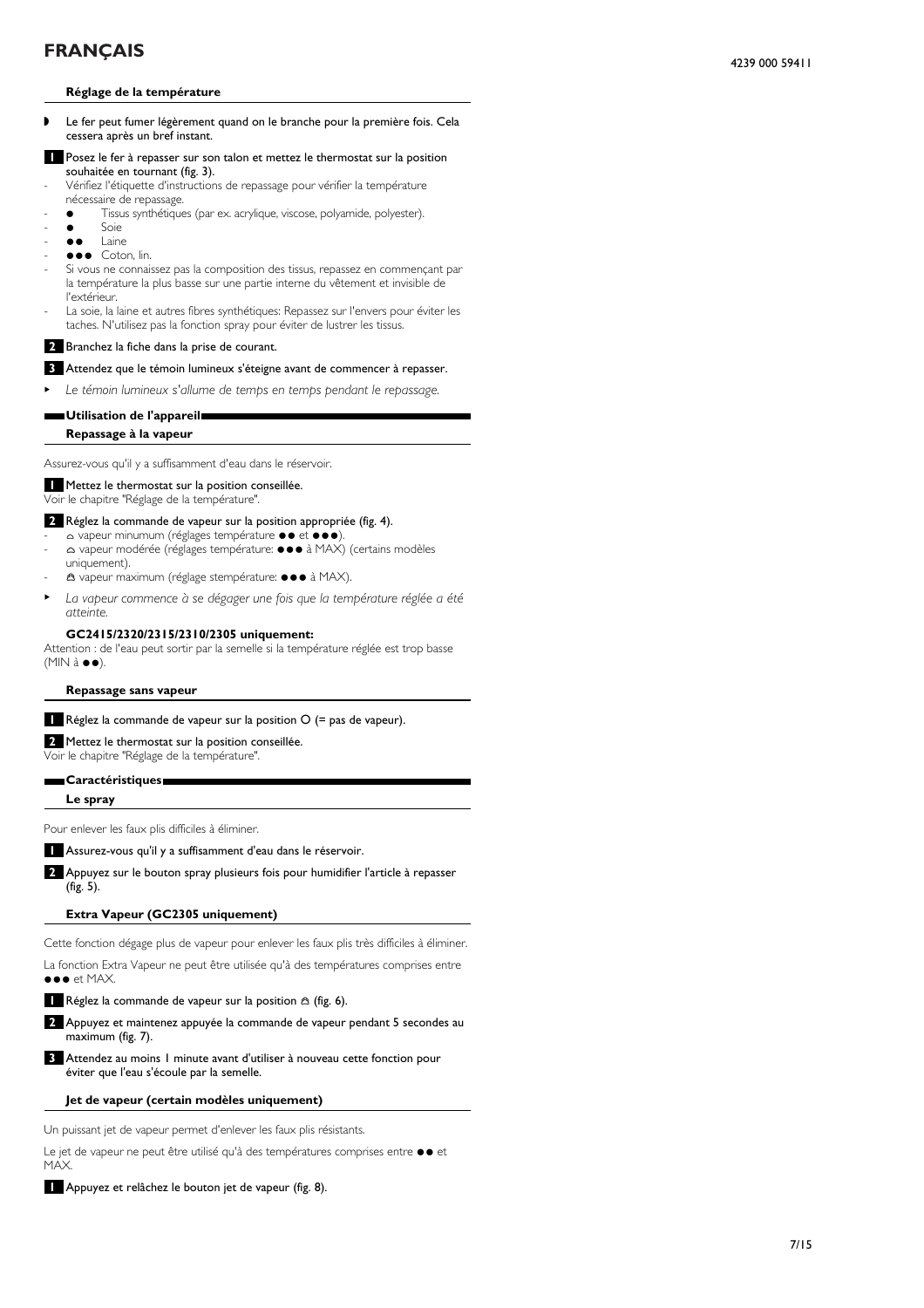## **Défroissage vertical (certain modèles uniquement)**

**1** Le jet de vapeur peut être également utilisé en tenant le fer en position verticale. Il est utile pour enlever les faux plis des vêtements en position verticale, rideaux, etc (fig. 9).

Ne dirigez jamais le jet de vapeur vers des personnes.

## **Anti-goutte (GC2425/2420/GC2330/2326/2325 uniquement)**

Ce fer à repasser est doté d'un système anti-goutte : lorsque la température de la semelle est trop basse, la production de vapeur est interrompue afin d'empêcher que la semelle ne goutte trop. Vous entendrez un clic si cela se produit.

## **Arrêt automatique (GC2425/GC2330 uniquement)**

Une sécurité électronique arrêtera automatiquement le fer s'il reste inutilisé pendant un certain temps.

◗ Pour indiquer que le fer est arrêté, le témoin lumineux arrêt automatique se met à clignoter (fig. 10).

Pour faire chauffer le fer à nouveau: prenez le fer en main ou bougez-le légèrement. Le témoin lumineux arrêt automatique s'éteint.

**1** Si le témoin de la température s'allume, attendez que celui-ci s'éteigne avant de commencer à repasser.

**2** Si le témoin reste éteint vous pouvez commencer le repassage.

## **Nettoyage et entretien.**

## **Système Anti-calcaire Double Active**

- ◗ La tablette anti-calcaire évite que les particules de calcaire se déposent sur les orifices de vapeur. La tablette ne doit pas être changée (fig. 11).
- La fonction auto-nettoyage enlève les particules de calcaire.

## **Fonction auto-nettoyage**

Utilisez la fonction auto-nettoyage toutes les deux semaines. Si l'eau de votre région est très calcaire (par ex: lorsque des particules de calcaire sortent par la semelle) vous devez utiliser cette fonction plus souvent.

**1** Réglez la commande de vapeur sur la position O.

```
2 Remplissez le réservoir d'eau jusqu'au niveau maximum.
```
Ne versez pas de vinaigre ou d'autres agents détartrants dans le réservoir d'eau.

**3** Mettez le bouton de réglage de la température sur MAX (fig. 12).

**4** Branchez l'appareil.

**5** Débranchez le fer quand le témoin lumineux s'éteint.

- **6** Tenez le fer au-dessus de l'évier et réglez la commande de vapeur sur la position  $\bullet$  (auto-nettoyage). Le bouton se lèvera un peu.
- **7** Pour enlever la tige de la commande de vapeur, tirez le bouton de vapeur en haut (fig. 13).
- **8** Tenez le fer au-dessus de l'évier et secouez-le (fig. 14).
- <sup>B</sup> *De l'eau bouillante et de la vapeur s'échappent alors de l'orifice de la semelle. Les impuretés et le tartre (s'il y en a) seront éliminés du fer à repasser.*
- **9** Utilisez un peu de vinaigre pour enlever les particules de calcaire de la tige, si nécessaire (fig. 15).

Ne courbez ou n'endommagez pas la tige de la commande de vapeur.

- **10** Réinsérez la pointe de la tige exactement dans le centre de l'orifice et fixez-la dans sa fente. Réglez la commande de vapeur sur la position O (fig. 16).
- **11** Répétez cette opération aussi souvent que nécessaire.

## **Après l'auto-nettoyage**

**1** Insérez la fiche dans la prise murale et laissez le fer réchauffer pour sécher la semelle.

**2** Débranchez le fer quand le témoin lumineux s'éteint.

**3** Repassez un vieux morceau de tissu pour vous assurer que la semelle est bien sèche.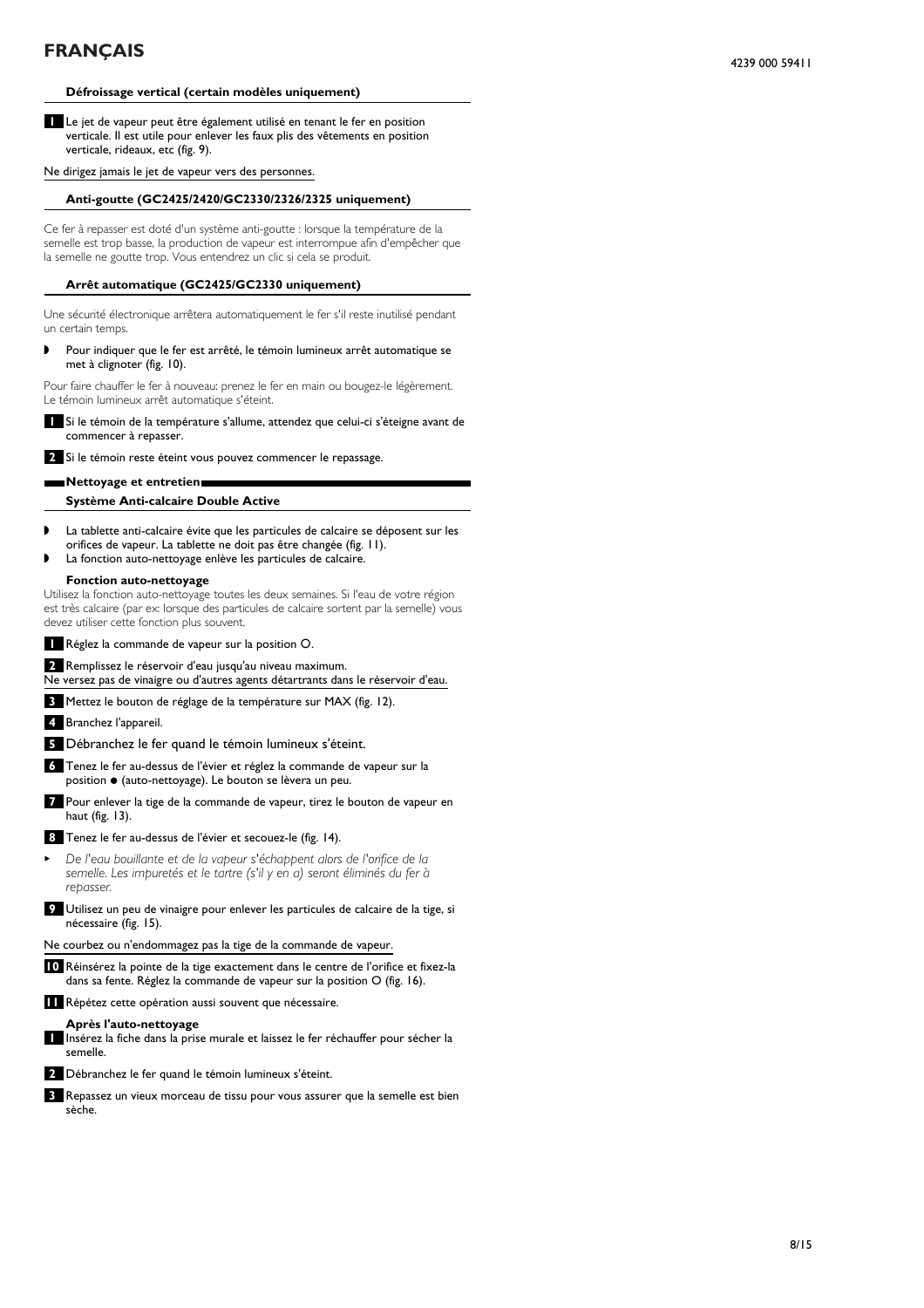**Rangement.**

### **1** Débranchez l'appareil, laissez-le refroidir et réglez la commande de vapeur sur la position O..

**2** Nettoyez le fer et essuyez les particules de calcaire et autres salissures de la semelle avec un chiffon humide ou un détergent (liquide) nonabrasif.

Maintenez la semelle lisse : évitez le contact avec des objets métalliques.

N'utilisez jamais de tampons à récurer, du vinaigre ou d'autres produits chimiques.

**3** Rincez régulièrement le réservoir d'eau et videz-le après nettoyage (fig. 17).

**4** Enroulez le cordon d'alimentation autour du support de rangement (fig. 18).

**5** Rangez toujours le fer sur son talon et placez-le sur une surface stable et sèche.

#### **Environnement.** н

◗ Ne jetez pas l'appareil en fin de vie avec les ordures ménagères, mais déposez-le à un endroit prévu à cet effet par les pouvoirs publics pour son recyclage. Vous aiderez, ainsi, à protéger l'environnement (fig. 19).

#### **Garantie et service.**

Pour plus d'informations, visitez notre site Internet : www.philips.com ou veuillez contacter le Service Consommateurs Philips de votre pays (vous trouverez le numéro de téléphone dans le dépliant sur la garantie internationale). S'il n'y a aucun Service Consommateurs Philips dans votre pays, contactez votre distributeur ou le Service Department of Philips Domestic Appliances and Personal Care BV.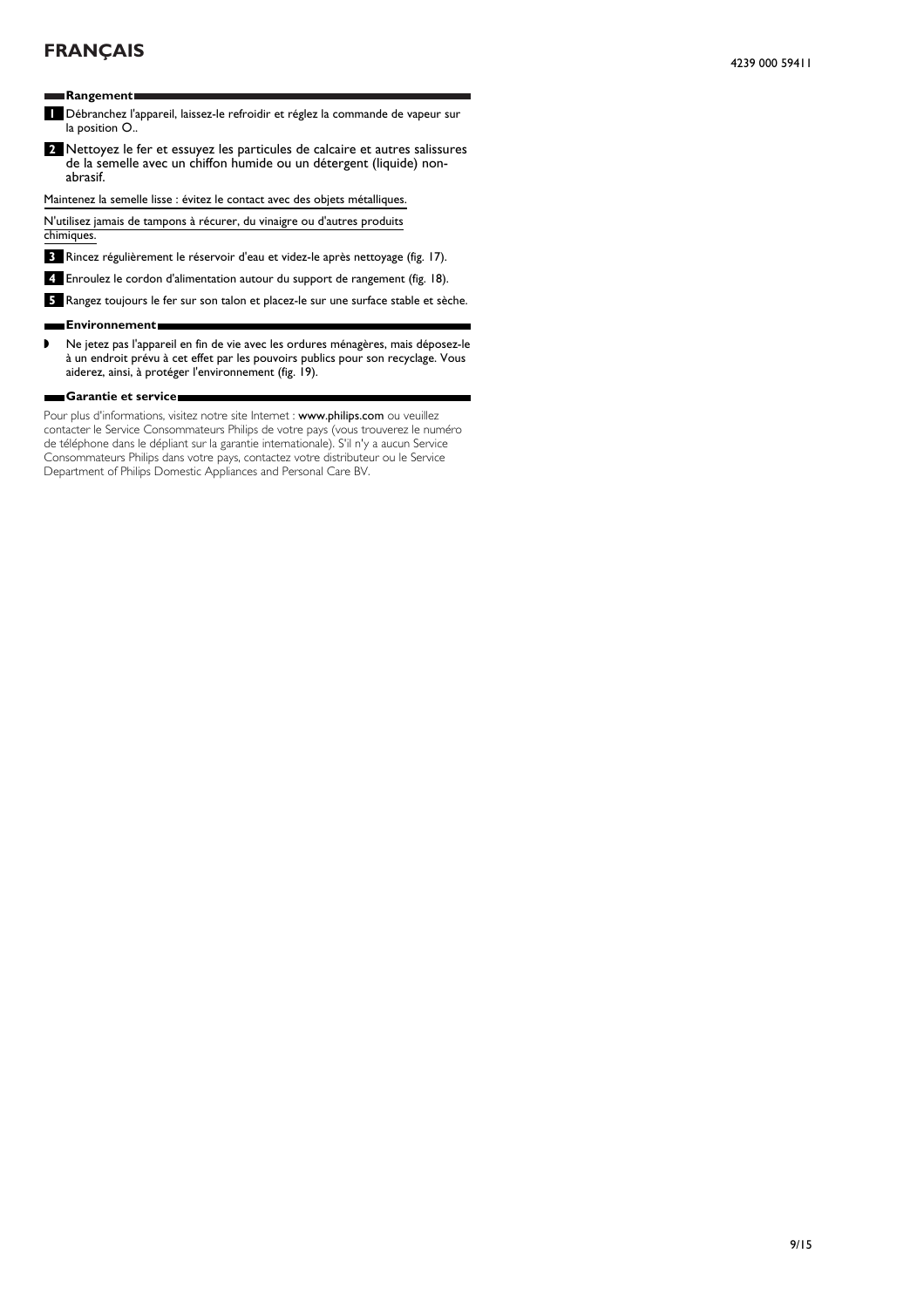## **Dépannage**

Ce chapitre résume les problèmes les plus courants susceptibles d'être rencontrés. Lisez les sections suivantes pour plus de détails. Si vous ne pouvez pas résoudre le problème, contactez votre revendeur ou un Centre Service Agréé Philips.

| Problème                                                                                                | Cause(s) possible (s)                                                                                                           | <b>Solution</b>                                                                                                                                                                                                                     |
|---------------------------------------------------------------------------------------------------------|---------------------------------------------------------------------------------------------------------------------------------|-------------------------------------------------------------------------------------------------------------------------------------------------------------------------------------------------------------------------------------|
| Le fer à repasser est<br>branché mais la semelle est<br>froide.                                         | Problème de connexion                                                                                                           | Vérifiez le cordon<br>d'alimentation. la fiche et la<br>prise de courant.                                                                                                                                                           |
|                                                                                                         | Thermostat réglé sur MIN                                                                                                        | Réglez le thermostat sur la<br>position nécessaire.                                                                                                                                                                                 |
| Pas de vapeur                                                                                           | Il n'y a pas assez d'eau dans<br>le réservoir.                                                                                  | Remplissez le réservoir<br>d'eau (voir "Préparation à<br>l'emploi", section<br>"Remplissage du réservoir<br>d'eau").                                                                                                                |
|                                                                                                         | La commande de vapeur a<br>été réglée sur la position<br>O.                                                                     | Réglez la commande de<br>vapeur sur a, a ou a<br>(voir "Utilisation de<br>l'appareil", section<br>"Repassage à la vapeur").                                                                                                         |
|                                                                                                         | La semelle n'est pas<br>suffisamment chaude et/ou<br>la fonction anti-goutte<br>(certains modèles<br>uniquement) a été activée. | Sélectionnez une<br>température de repassage<br>appropriée pour le<br>repassage à la vapeur (●●<br>au MAX). Placez le fer sur<br>son talon et attendez<br>jusqu'à ce que le témoin<br>s'éteigne avant de<br>continuer le repassage. |
| Pas de jet de vapeur ou<br>pas de jet de vapeur<br>vertical (certains modèles<br>uniquement).           | Le jet de vapeur a été<br>utilisé trop souvent et la<br>semelle n'a pas eu le temps<br>de reprendre la<br>température initiale. | Mettez le fer en position<br>horizontale et attendez<br>quelque temps avant<br>d'utiliser la fonction jet de<br>vapeur (vertical) à<br>nouveau.                                                                                     |
|                                                                                                         | La semelle n'est pas<br>suffisament chaude.                                                                                     | Sélectionnez une<br>température de repassage<br>appropriée pour le<br>repassage à la vapeur (●●<br>au MAX). Placez le fer sur<br>son talon et attendez<br>jusqu'à ce que le témoin<br>s'éteigne avant de<br>continuer le repassage. |
| Des particules de calcaire<br>et des impuretés sortent<br>par la semelle pendant le<br>repassage.       | L'eau est trop dure et<br>entartre l'intérieur de la<br>semelle.                                                                | Utilisez la fonction auto-<br>nettoyage quelques fois<br>(voir "Nettoyage et<br>entretien", section "Auto-<br>nettoyage").                                                                                                          |
| Le témoin lumineux rouge<br>clignote (modèles GC2425<br>et GC2330 uniquement).                          | L'arrêt automatique est<br>activé (voir "Autres<br>caractéristiques", section<br>"Arrêt automatique").                          | Soulevez et remuez le fer<br>doucement pour désactiver<br>la fonction arrêt<br>automatique: le témoin<br>rouge ne clignotera plus.                                                                                                  |
| Des gouttes d'eau tombent<br>sur le tissu<br>(GC2425/2420/2415/GC2<br>330/2326/2325/2320<br>uniquement) | Le couvercle de l'orifice de<br>remplissage n'a pas été<br>correctement fermé.                                                  | Appuyez-le jusqu'à ce que<br>vous entendiez un clic.                                                                                                                                                                                |
| sur le tissu<br>(GC2415/2320/2315/2310/ inférieure.<br>2305 uniquement)                                 | Des gouttes d'eau tombent La commande de vapeur a<br>été réglée sur une position                                                | Sélectionnez une<br>température de repassage<br>appropriée pour le<br>repassage à la vapeur (●●<br>au MAX). Placez le fer sur<br>son talon et attendez<br>jusqu'à ce que le témoin<br>s'éteigne avant de<br>continuer le repassage. |
| Des gouttes d'eau sortent<br>par la semelle après avoir<br>refroidi ou rangé le fer à<br>repasser.      | Le fer a été mis en position<br>horizontale tandis que le<br>réservoir d'eau n'était pas<br>vide.                               | Videz le réservoir d'eau et<br>réglez la commande de<br>vapeur sur la position O<br>après utilisation. Rangez le<br>fer sur le talon.                                                                                               |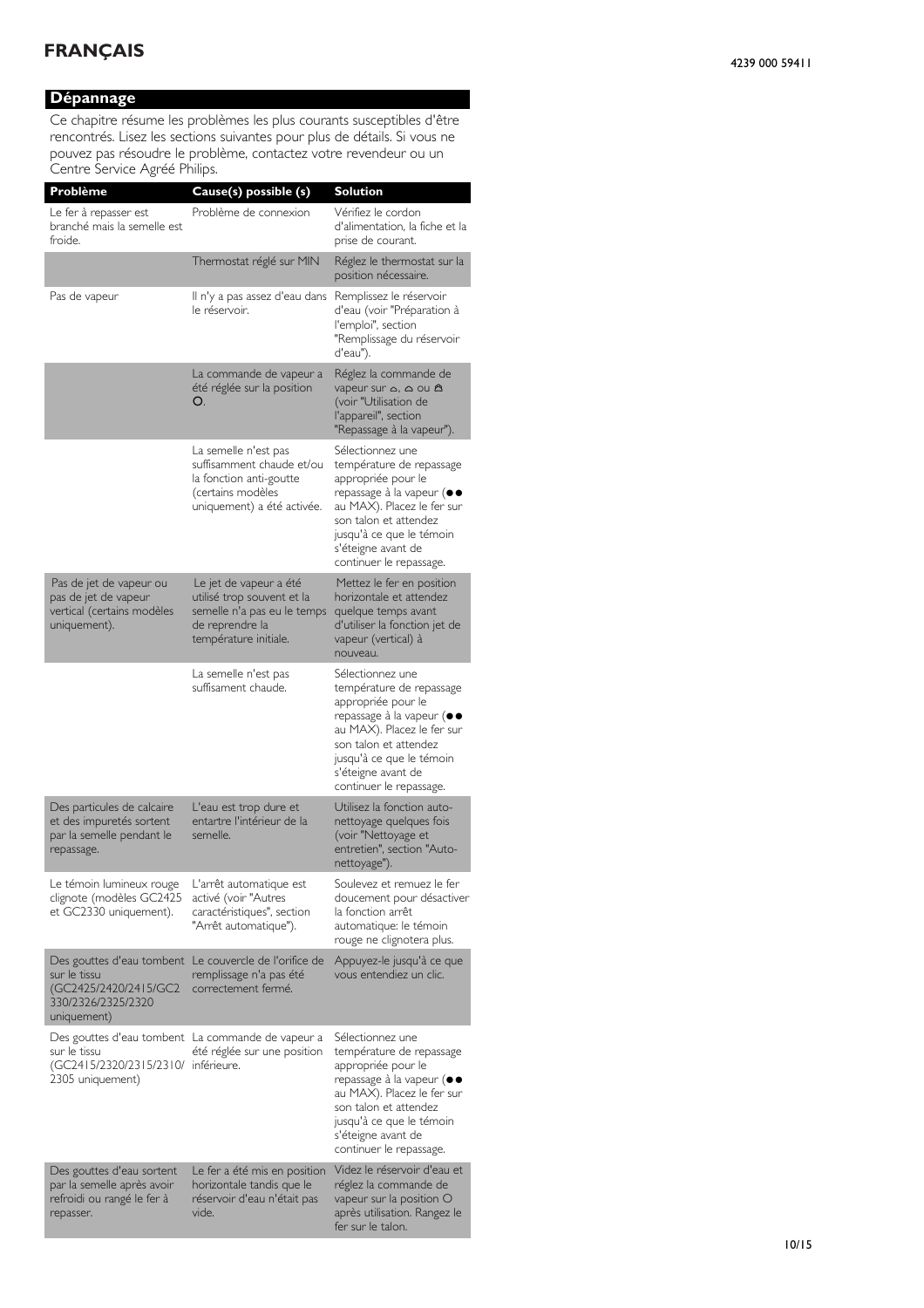### <span id="page-10-0"></span>**Algemene beschrijving.**

- **O** Sproeikop<br>**B** Klenie van
- $\bullet$  Klepje van vulopening (alleen GC2425/2420/2415/GC2330/2326/2325/2320)<br>  $\bullet$  Stoomstootknop (alleen
- Stoomstootknop (alleen GC2425/2420/2415/GC2330/2326/2325/2320/2315/2310)
- **D** Sproeiknop  $\mathbb{Z}$
- E Stoomregelaar
	-
	- $O =$  geen stoom
	- $\Delta$  = minimale stoomafgifte
	- $\Delta$  = gemiddelde stoomafgifte (alleen
	- GC2425/2420/2415/GC2330/2326/2325/2320) -  $\mathbf{\triangle}$  = maximale stoomafgifte
	- $\bullet$  = Calc-Clean functie
	-
- G Extra-stoomfunctie (alleen GC2305)<br>G Temperatuurlampie
- **G** Temperatuurlampje<br>**G** Indicatielampie auto
- **⊕** Indicatielampje automatische uitschakeling (alleen GC2425/GC2330)<br>● Temperatuurregelaar
- **O** Temperatuurregelaar
- **O** Netsnoer<br>**G** Typeplaat
- **G** Typeplaatje<br>**O** Antikalktabl
- **O** Antikalktablet Waterreservoir
- 

## **Waarschuwing.**

Lees deze gebruiksaanwijzing zorgvuldig door voordat u het apparaat gaat gebruiken. Bewaar de gebruiksaanwijzing om hem indien nodig te kunnen raadplegen.

- ◗ Controleer of het voltage aangegeven op het typeplaatje overeenkomt met de plaatselijke netspanning voordat u het apparaat aansluit.
- Sluit het apparaat alleen aan op een geaard stopcontact.
- ◗ Gebruik het apparaat niet indien de stekker, het snoer of het apparaat zelf zichtbaar beschadigd is, of wanneer het apparaat is gevallen of lekt.
- ◗ Controleer regelmatig of het snoer niet beschadigd is.
- ◗ Indien het netsnoer beschadigd is, moet het vervangen worden door Philips, een door Philips geautoriseerd servicecentrum of personen met vergelijkbare kwalificaties om gevaar te voorkomen.
- ◗ Laat het apparaat nooit onbeheerd achter terwijl het op de netspanning is aangesloten.
- ◗ Dompel het strijkijzer nooit in water.
- ◗ Houd het apparaat buiten het bereik van kinderen.
- ◗ De zoolplaat van het strijkijzer kan zeer heet worden en bij aanraking brandwonden veroorzaken.
- ◗ Voorkom dat het snoer in aanraking komt met de hete zoolplaat.
- ◗ Doe geen reukstof, azijn, stijfsel, ontkalkers, strijkconcentraat of andere chemicaliën in het waterreservoir.
- ◗ Haal altijd de stekker uit het geaarde stopcontact, zet de stoomregelaar op O en zet het strijkijzer op zijn achterkant als u klaar bent met strijken, als u bij het strijkijzer wegloopt (ook al is het maar heel even), als u het strijkijzer gaat schoonmaken en tijdens het vullen of legen van het waterreservoir.
- ◗ Plaats en gebruik het strijkijzer op een stabiele strijkplank of tafel.
- ◗ Als er een houder bij het strijkijzer wordt geleverd, zorg er dan voor dat deze op een stabiel oppervlak wordt geplaatst.
- ◗ Dit apparaat is uitsluitend bedoeld voor huishoudelijk gebruik.

## **Klaarmaken voor gebruik.**

## **Het waterreservoir vullen**

**1** Haal de stekker uit het stopcontact.

**2** Zet de stoomregelaar op stand 0 (=geen stoom) (fig. 1).

- **3** Open het klepje van de vulopening (alleen bepaalde types).
- **4** Kantel het strijkijzer en vul het waterreservoir tot het maximumniveau (fig. 2).

Vul het reservoir nooit verder dan het MAX-teken.

**5** Sluit het klepje van de vulopening (klik!) (alleen bepaalde types)

Als het kraanwater in uw woongebied erg hard is, raden wij u aan gedistilleerd water

te gebruiken. Gebruik geen azijn, stijfsel of chemisch onthard water.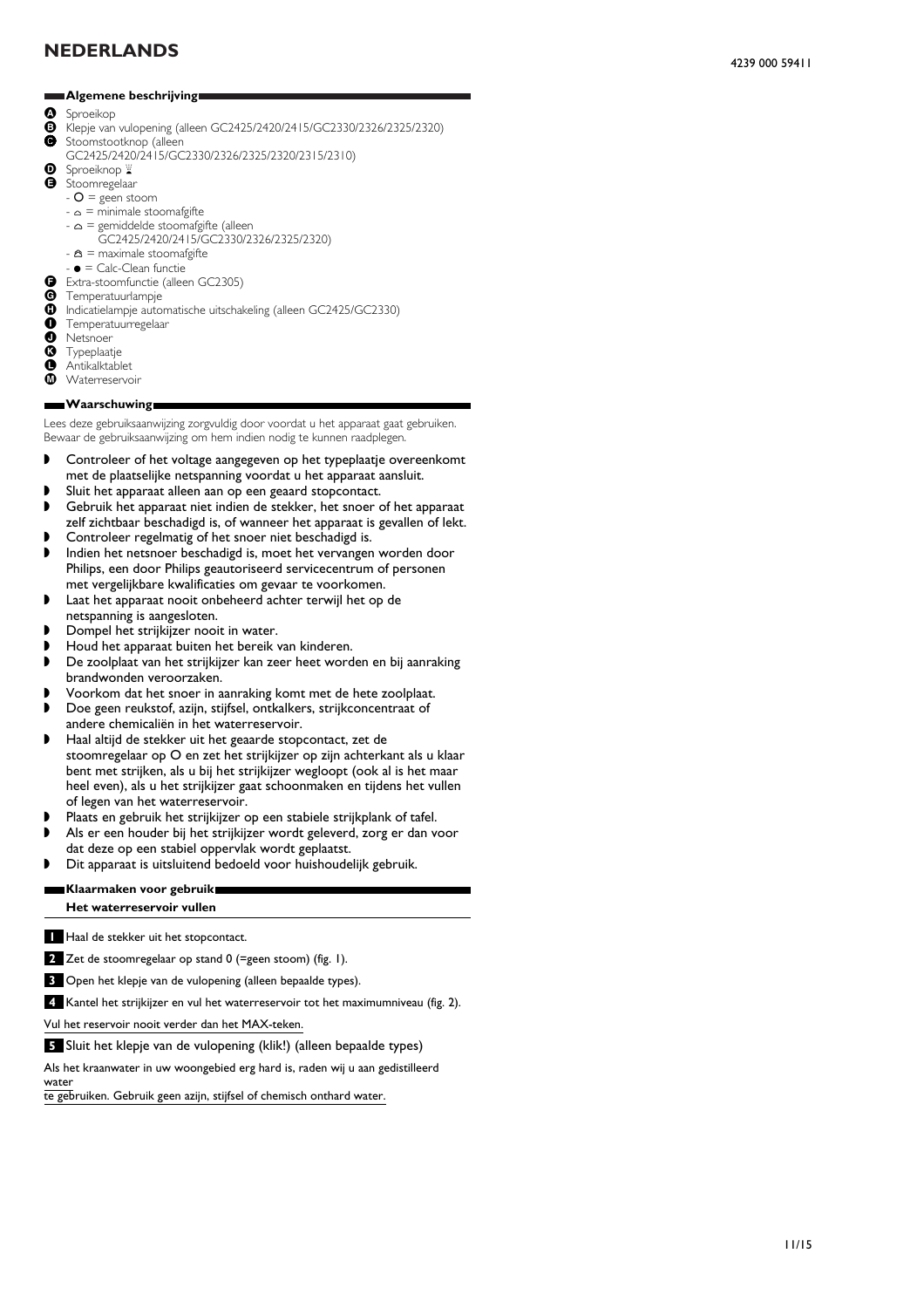### **Temperatuur instellen**

- ◗ Er kan wat rook uit het strijkijzer komen wanneer u het voor de eerste keer gebruikt. Dit houdt na enige tijd op.
- **1** Zet het strijkijzer op zijn achterkant en stel de vereiste strijktemperatuur in door de temperatuurregelaar naar de juiste stand te draaien (fig. 3).
- Raadpleeg het label in uw kledingstuk voor de gewenste strijktemperatuur.
- Synthetische stoffen (bijv. acryl, viscose, polyamide, polyester)
- Zijde
- $\bullet \bullet$  Wol
- $\bullet \bullet \bullet$  Katoen, linnen
- Als u niet zeker weet van welk materiaal het artikel gemaakt is, probeer de gekozen strijktemperatuur dan eerst uit op een plek die niet zichtbaar is wanneer u het artikel draagt of gebruikt.
- Zijde, wol en synthetische materialen: strijk de binnenkant van de stoffen om glimmende plekken te voorkomen. Gebruik de sproeifunctie niet, omdat hierdoor vlekken zouden kunnen ontstaan.

#### **2** Steek de stekker in een geaard stopcontact.

- **3** Wanneer het temperatuurlampje uit is gegaan, wacht dan even voordat u begint te strijken.
- <sup>B</sup> *Het temperatuurlampje gaat tijdens het strijken af en toe aan en uit.*

## **Gebruik van het apparaat.**

**Stoomstrijken**

Controleer of er genoeg water in het waterreservoir zit.

## **1** Zet de temperatuurregelaar op de gewenste stand.

Zie 'Temperatuur instellen'.

- **2** Zet de stoomregelaar op de juiste stand (fig. 4).
- A voor minimale stoomafgifte (temperatuurstand  $\bullet \bullet$  tot  $\bullet \bullet \bullet$ ). △ voor gemiddelde stoomafgifte (temperatuurstand ●●● tot MAX) (alleen
- bepaalde types).  $\triangle$  voor maximale stoomafgifte (temperatuurstand  $\bullet \bullet \bullet$  tot MAX).
- <sup>B</sup> *Het apparaat begint te stomen zodra het de ingestelde temperatuur heeft bereikt.*

#### **Alleen GC2415/2320/2315/2310/2305:**

Als de ingestelde temperatuur te laag is (MIN tot  $\bullet\bullet$ ), kan er water uit de zoolplaat lekken.

**Strijken zonder stoom**

**1** Zet de stoomregelaar op stand O (= geen stoom).

**2** Zet de temperatuurregelaar op de gewenste stand.

Zie 'Temperatuur instellen'.

**Functies.**

**Sproeien**

Voor het verwijderen van hardnekkige kreuken op elke temperatuur.

**1** Controleer of er genoeg water in het waterreservoir zit.

**2** Druk een paar keer op de sproeiknop om de stof vochtig te maken (fig. 5).

### **Extra stoom (alleen GC2305)**

De extra-stoomfunctie helpt zeer hardnekkige kreuken te verwijderen.

De extra-stoomfunctie werkt alleen als de temperatuur is ingesteld op een stand tussen ●●● en MAX.

**1** Zet de stoomregelaar op de maximumstand  $\triangle$  (fig. 6).

**2** Druk de stoomregelaar in en houdt deze gedurende maximaal 5 seconden ingedrukt (fig. 7).

**3** Wacht minstens 1 minuut voordat u de extra-stoomfunctie opnieuw gebruikt, om te voorkomen dat er water uit de zoolplaat druppelt.

#### **Stoomstoot (alleen bepaalde types)**

Deze krachtige stoomstoot helpt hardnekkige kreuken te verwijderen.

De stoomstootfunctie werkt alleen als de temperatuur is ingesteld op een stand tussen  $\bullet \bullet$  en MAX.

**1** Druk de stoomstootknop even in en laat deze daarna weer los (fig. 8).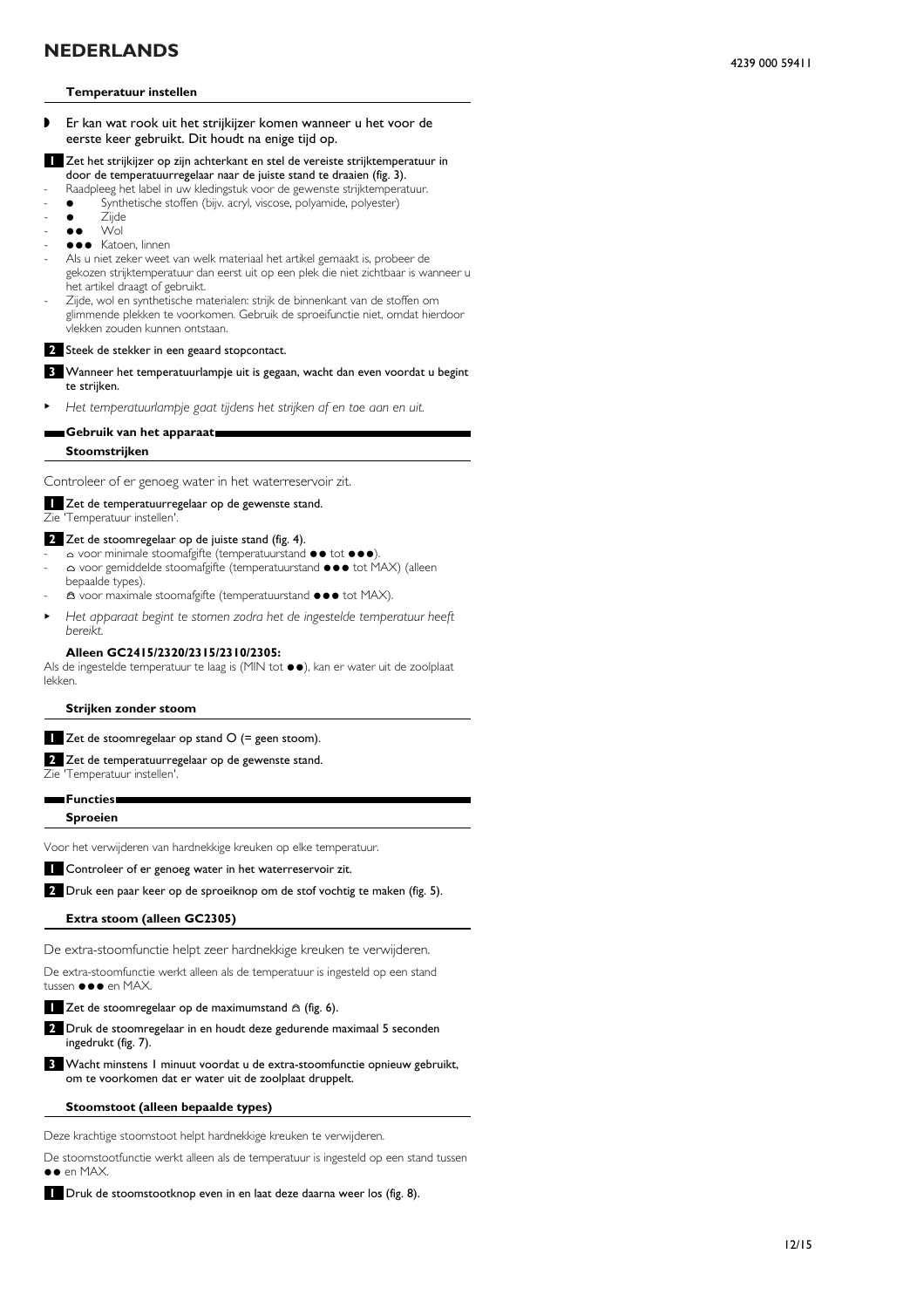## **Verticale stoomstoot (alleen bepaalde types)**

**1** U kunt de stoomstootfunctie ook gebruiken als u het strijkijzer verticaal houdt. Zo kunt u kreuken verwijderen uit hangende kleren, gordijnen enz (fig. 9).

Richt de stoom nooit op mensen.

## **Druppelstop (alleen GC2425/2420/GC2330/2326/2325)**

Dit strijkijzer is uitgerust met een druppelstopsysteem: het strijkijzer stopt automatisch met stomen bij te lage temperaturen, zodat er geen water uit de zoolplaat druppelt. Als dit systeem wordt ingeschakeld, hoort u een klik.

#### **Automatische uitschakeling (alleen GCGC2425/GC2330)**

Een elektronisch beveiligingssysteem zorgt ervoor dat het strijkijzer automatisch wordt uitgeschakeld als het een tijdje heeft stilgestaan.

◗ Het indicatielampje begint te knipperen om aan te geven dat het verwarmingselement is uitgeschakeld door de automatische uitschakelfunctie (fig. 10).

Til het strijkijzer op of beweeg het even heen en weer om de zoolplaat weer op te laten warmen. Het indicatielampje gaat uit.

**1** Als het temperatuurlampje gaat branden, wacht dan tot het is uitgegaan voordat u gaat strijken.

**2** Als het temperatuurlampje niet gaat branden, dan is het strijkijzer klaar voor gebruik.

## **Schoonmaken en onderhoud.**

**Double-Active Calc System**

- ◗ De antikalktablet voorkomt dat kalk de stoomgaatjes blokkeert. De tablet is voortdurend actief en hoeft niet vervangen te worden (fig. 11).
- ◗ De Calc-Clean functie verwijdert de kalkdeeltjes.

### **Calc-Clean functie**

Gebruik de ontkalkingsfunctie om de twee weken. Als het water in uw regio erg hard is (d.w.z. wanneer er tijdens het strijken schilfertjes uit de zoolplaat komen), moet u deze functie vaker gebruiken.

- **1** Zet de stoomregelaar op stand O.
- **2** Vul het waterreservoir tot aan het maximumniveau.

Giet geen azijn of andere ontkalkingsmiddelen in het waterreservoir.

- **3** Draai de temperatuurregelaar naar MAX (fig. 12).
- **4** Steek de stekker in het stopcontact.
- **5** Haal de stekker uit het stopcontact nadat het temperatuurlampje is uitgegaan.
- **6** Houd het strijkijzer boven de gootsteen en zet de stoomregelaar op stand  $\bullet$ (Calc-Clean). De stoomregelaar springt een klein stukje omhoog.
- **7** Trek de stoomregelaar verder omhoog en verwijder deze uit het strijkijzer (fig. 13).
- **8** Houd het strijkijzer boven de gootsteen en beweeg het heen en weer (fig. 14).
- <sup>B</sup> *Er komt stoom en kokend water uit de zoolplaat, en tegelijkertijd worden vuil en kalk (indien aanwezig) weggespoeld.*
- **9** Als er kalkaanslag op de naald van de stoomregelaar zit, kunt u de naald in een beetje azijn zetten om de kalkaanslag te verwijderen (fig. 15).

Zorg ervoor dat de naald niet verbogen of beschadigd raakt.

- **10** Plaats de naald terug in het apparaat door de punt van de naald precies in het midden van het gat te steken en het uitsteekseltje aan de zijkant van de naald in de groef te laten vallen. Zet de stoomregelaar op stand 0 (fig. 16).
- **11** Herhaal het ontkalkingsproces als het strijkijzer nog steeds veel verontreinigingen bevat.

#### **Na het gebruik van de Calc-Clean functie**

**1** Steek de stekker in het stopcontact om de zoolplaat te laten drogen.

**2** Haal de stekker uit het stopcontact nadat het temperatuurlampje is uitgegaan.

**3** Beweeg het hete strijkijzer voorzichtig over een schone oude lap om eventuele watervlekken van de zoolplaat te verwijderen.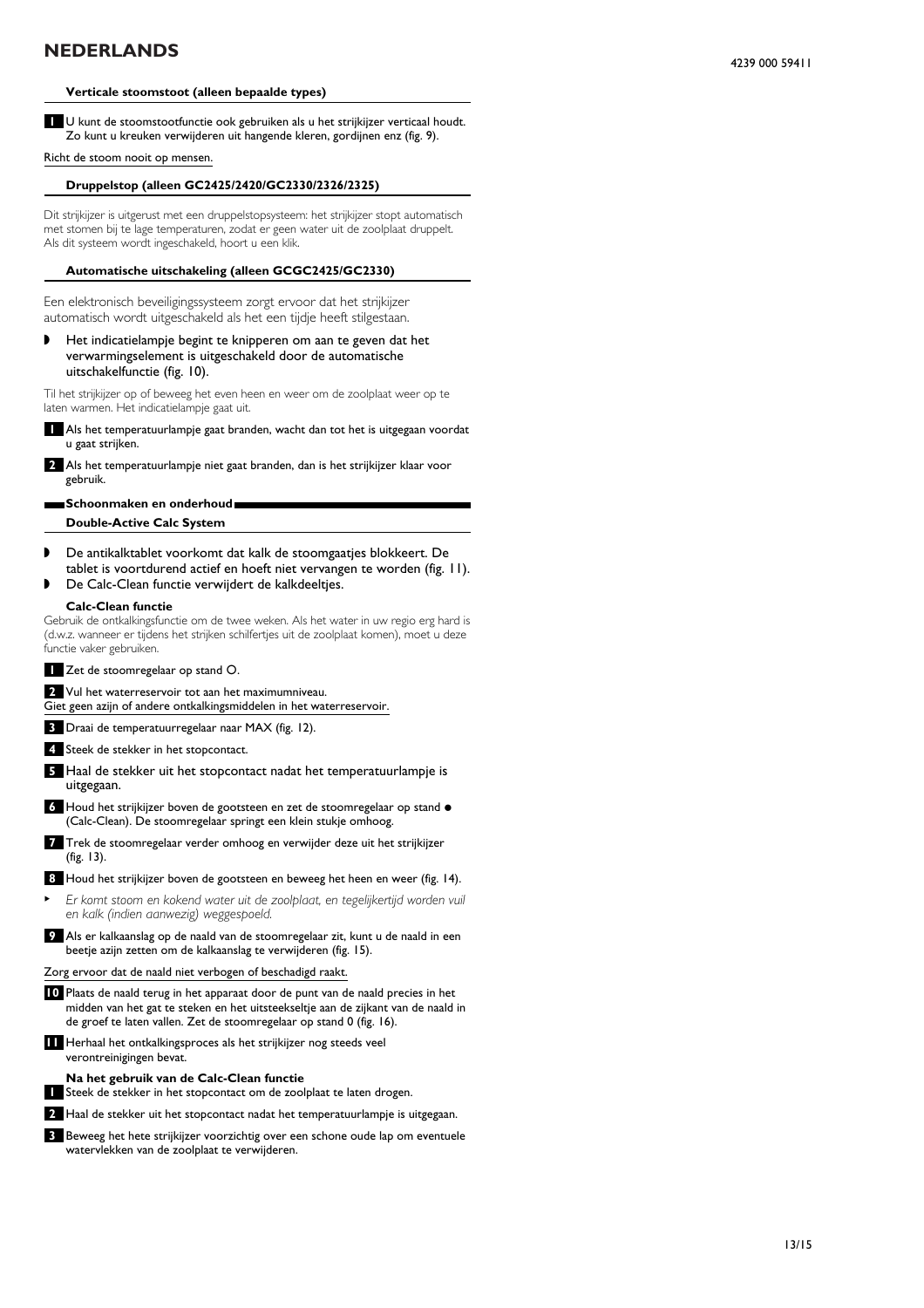## **Opbergen.**

- **1** Haal de stekker uit het stopcontact, laat het strijkijzer afkoelen en zet de stoomregelaar op stand O.
- **2** Maak het apparaat schoon en veeg kalkaanslag en andere verontreinigingen van de zoolplaat met een vochtige doek en een niet-schurend (vloeibaar) schoonmaakmiddel.

Voorkom beschadiging van de zoolplaat door aanraking met metalen voorwerpen te vermijden.

Gebruik nooit een schuurspons, azijn of andere chemicaliën om de zoolplaat te reinigen.

**3** Spoel het waterreservoir regelmatig schoon met water. Leeg het waterreservoir na het schoonmaken (fig. 17).

**4** Wind het snoer rond de snoerhaspel (fig. 18).

**5** Berg het stijkijzer altijd op door het op zijn achterkant op een veilige en droge plaats neer te zetten.

### **Milieu.**

◗ Gooi het apparaat aan het einde van zijn levensduur niet weg met het normale huisvuil, maar lever het in op een officieel verzamelpunt om het te laten recyclen. Op deze wijze helpt u om het milieu te beschermen (fig. 19).

### **Garantie & service.**

Als u informatie nodig heeft of als u een probleem heeft, bezoek dan onze website (www.philips.com), of neem contact op met het Philips Customer Care Centre in uw land (u vindt het telefoonnummer in het 'worldwide guarantee' vouwblad). Als er geen Customer Care Centre in uw land is, ga dan naar uw Philips dealer of neem contact op met de afdeling Service van Philips Domestic Appliances and Personal Care BV.